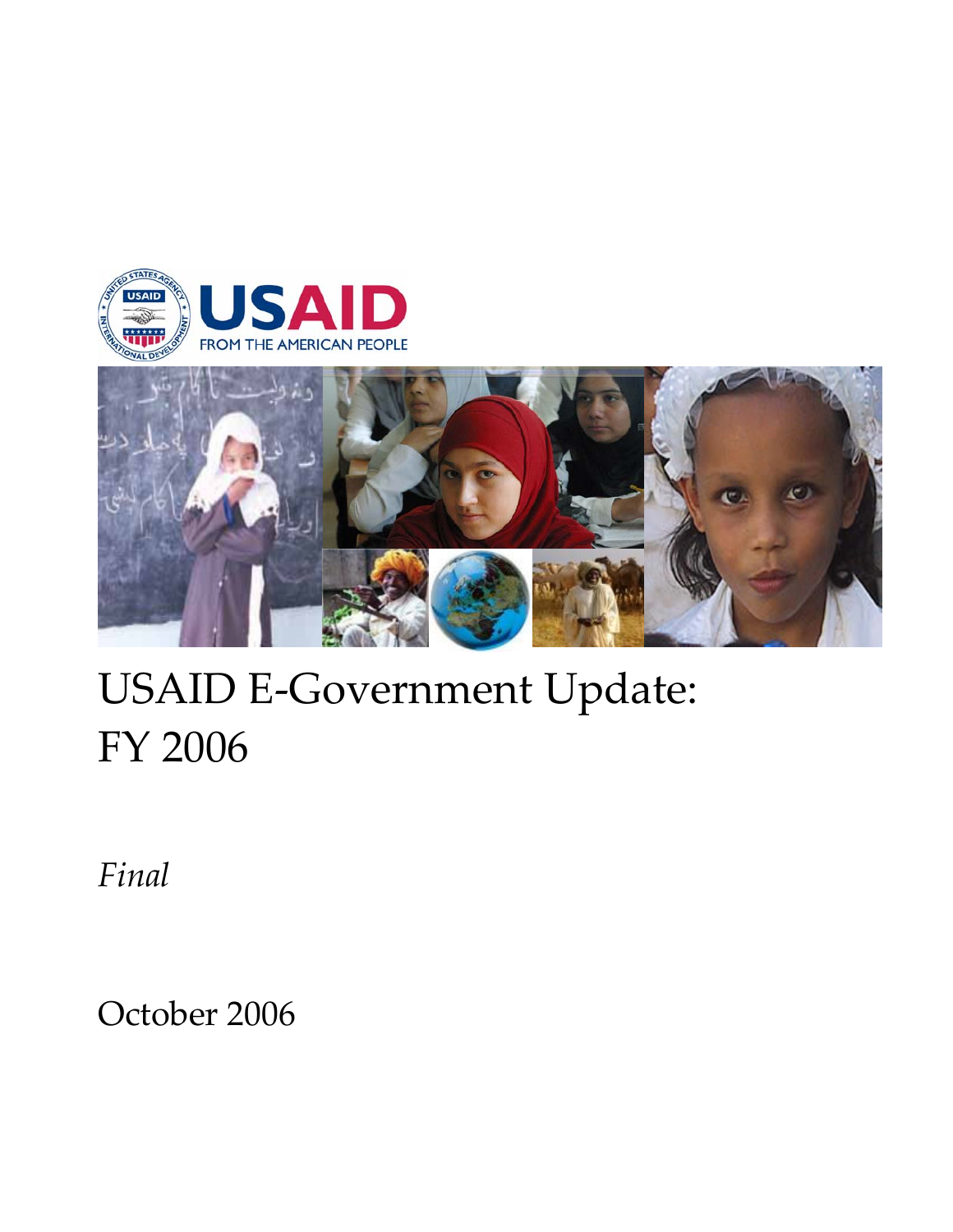# **TABLE OF CONTENTS**

| <b>SECTION 1: U.S. AGENCY FOR INTERNATIONAL DEVELOPMENT</b>       |
|-------------------------------------------------------------------|
|                                                                   |
| <b>SECTION 2: INTERNET &amp; CONTENT MANAGEMENT POLICY: </b> 8    |
| <b>SECTION 3: FREEDOM OF INFORMATION ACT (FOIA) OPERATIONS IN</b> |
| COORDINATION WITH INFORMATION DISSEMINATION ACTIVITIES10          |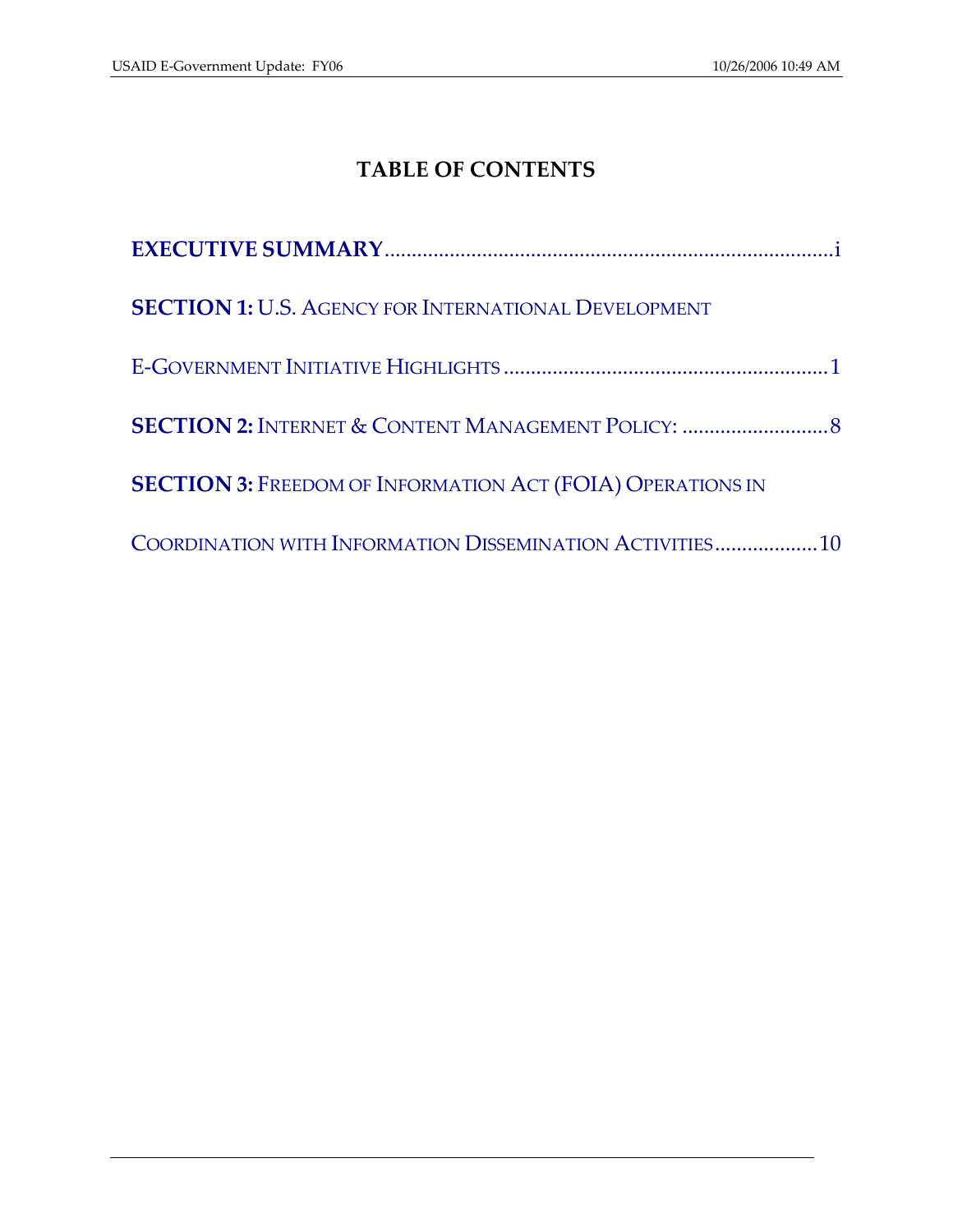# *EXECUTIVE SUMMARY*

The U.S. Agency for International Development (USAID), like many other federal agencies today, realizes that the demands on federal government information technology (IT) organizations have never been higher. The U.S. Legislative and Executive Branches have stressed how E‐Government is critical to the success of realizing business objectives and strategies. Although USAID participates in activities on a global basis during unprecedented times of natural disasters, terrorism, and political unrest, we strive to create more internal efficiencies and improve the services that we deliver. As reflected in this report, USAID tries to achieve these goals through innovative use of information technology, strategic alignment of programs, and implementation of cost effective, value‐driven solutions.

A primary example of this dedication to E‐Government is the worldwide deployment of an integrated financial management system. The new core accounting system, Phoenix, was fully deployed to fifty-one Controller missions overseas by June 2006. The new system makes timely and accurate financial information available that facilitates program performance reporting, and enhances decision‐making. USAID worked with the Department of State (State) to have Phoenix hosted in State's Charleston Financial Service Center as part of the cooperative activities of the Joint Financial Management Systems (JFMS) project, which will result in a reduction in the duplication of financial systems implementation activities and long-term cost savings for both organizations.

Beyond our dedication to the development and implementation of internal E‐Government projects, USAID continues to expand the availability of electronic services through our participation in many of the original Quicksilver initiatives promoted as part of the President's Management Agenda (PMA) for E‐Government. Our achievements in support of these E‐ Government initiatives include:

- **E** ePayroll For the past six years, we have outsourced our payroll function to the National Finance Center (NFC), one of four Federal payroll centers. Since inception, this ePayroll initiative has resulted in an estimated savings of \$1.8 Million.
- **E** eRecruitment For the fourth consecutive year, the Agency has employed a web tool for advertisement of positions that allows applicants to apply for jobs via the Internet. The eRecruitment initiative interfaces with OPM's USAJobs, which advertises openings across the entire federal government. As a result the hiring process has become streamlined, more efficient and faster.
- **eTravel** provides employees with a web-enabled travel management system. This tool enables staff to make travel reservations on‐line via the Internet in a paperless, fast and efficient manner, with greatly reduced administrative costs. Full

i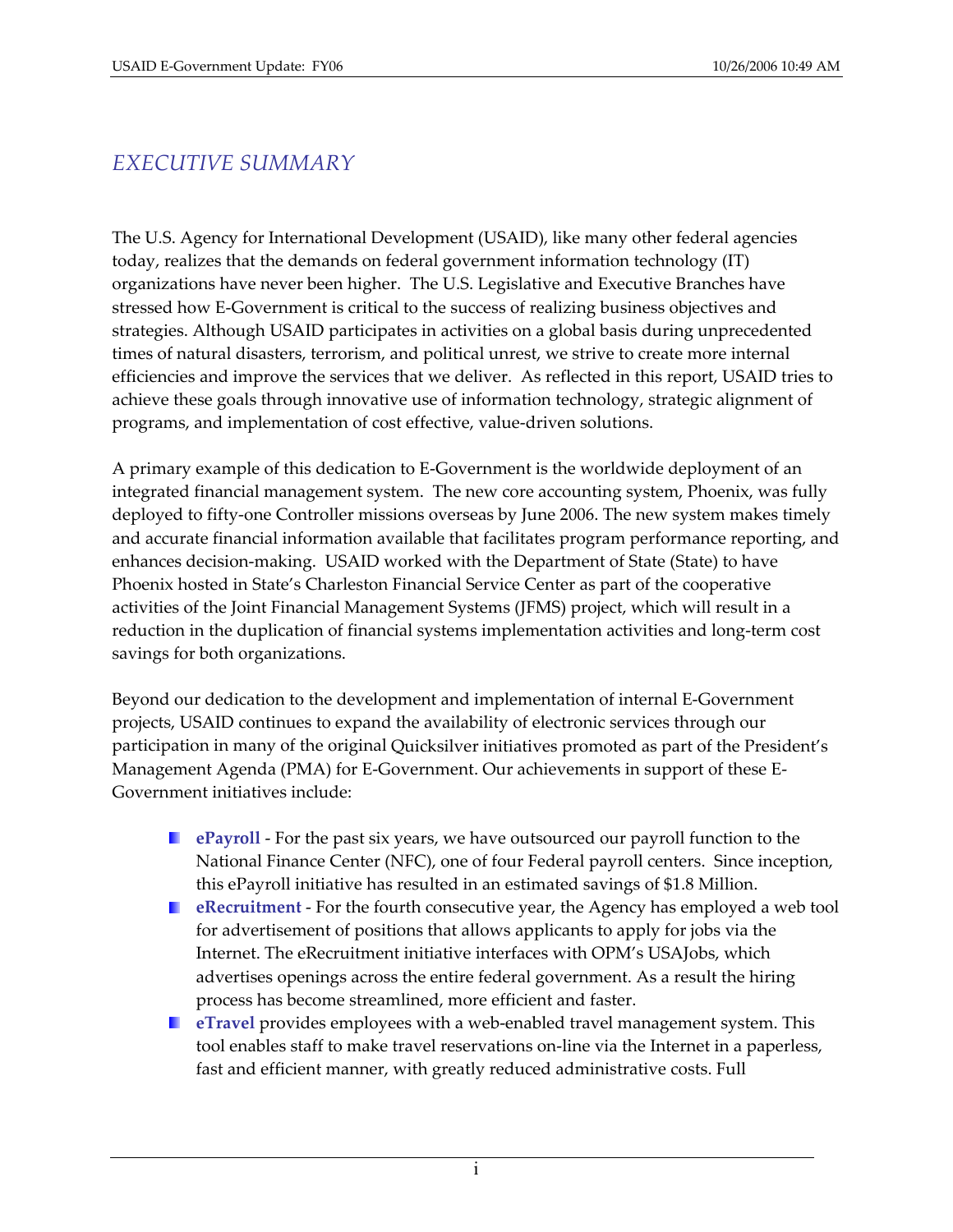implementation is expected to occur in FY 2007 when our legacy travel system will be retired.

■ eGrants includes an on-line web tool located at www.Grants.gov that allows users to search and apply for Federal grants. In the past year we tested eGrants in Central America and Africa missions. Training has been very successful to date and full deployment is planned within FY 2007. When fully implemented, donors and recipients will be able to administer their respective grants remotely resulting in cost savings.

## **Internet Content & Management Policy**

This section of the report highlights the process by which the USAID Bureau for Legislative and Public Affairs (LPA) determines the information to make available on the www.usaid.gov website and other communication vehicles used to disseminate public information. USAID consistently urges our website visitors to let us know when they are unable to locate information or when, for various reasons, information does not exist on the Agency's website. There is a webmaster e-mail address as well as a public inquiries e-mail address where such matters can be brought to our attention and tracked. USAID strives to make public information easy to understand and engaging since the agency supports a global audience, and many of the citizens served are not familiar with USAID. Furthermore, USAID is proud of this global reach and international heritage and has made the effort to translate the entire public website into Spanish http://www.usaid.gov/espanol/.

## **Freedom of Information Act (FOIA) Management Policy**

Like all federal agencies, USAID is generally required under the FOIA to disclose records requested in writing by any person. However, agencies may withhold information pursuant to nine exemptions and three exclusions contained in the statute. Accordingly, this section of the report highlights the process by which USAID Information and Records Division (IRD) complies with applicable FOIA legislation.





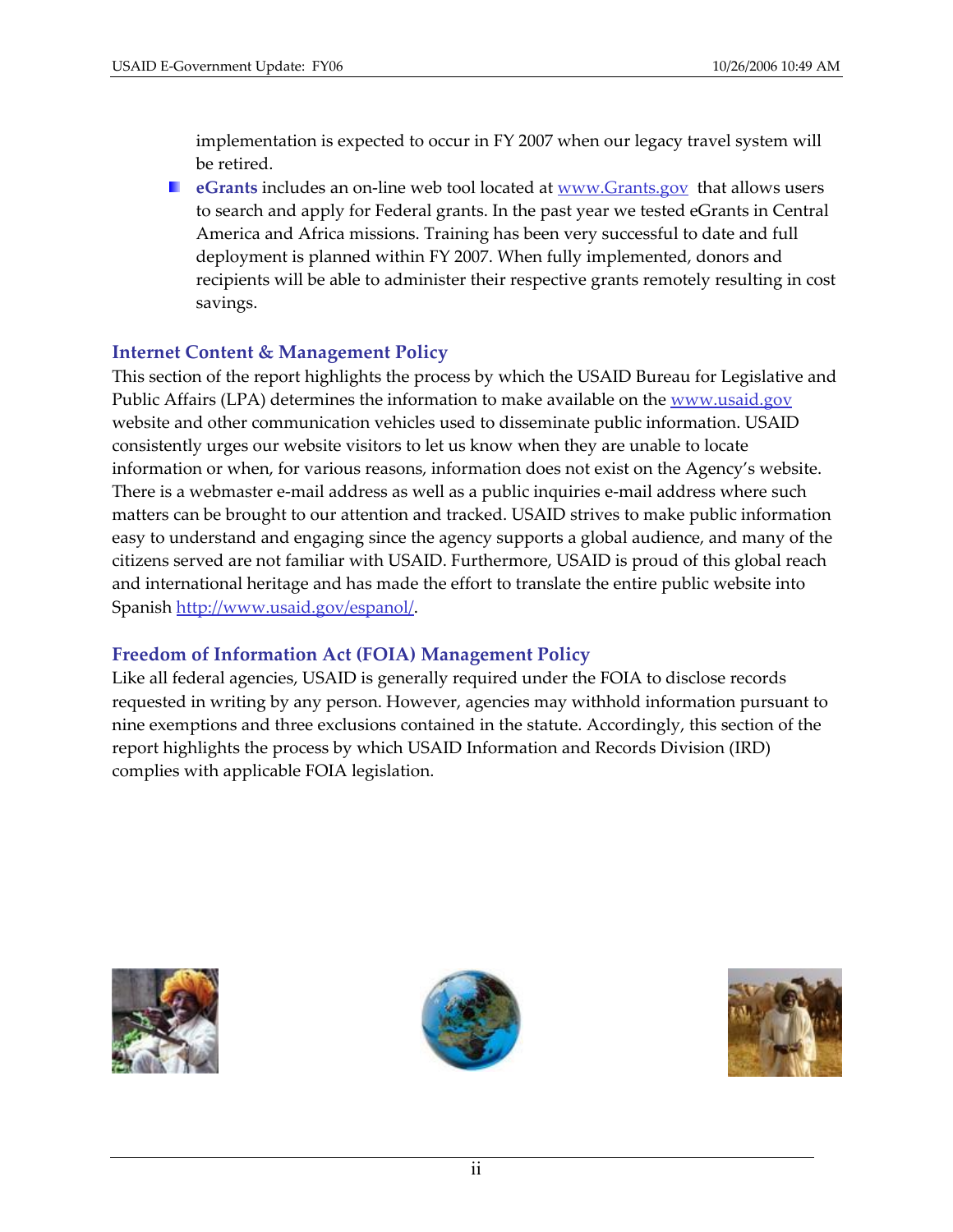# *SECTION 1: U.S. Agency for International Development E‐Government Initiative Highlights*

## **An Example of an Internal E‐Government Initiative: Phoenix‐‐Financial Management System**

The United States Agency for International Development (USAID) initiated the Phoenix project to implement a single, global, and Agency‐wide integrated core financial system, as part of a comprehensive business systems modernization program. Phoenix was developed to replace the legacy Mission Accounting and Control System (MACS) used overseas, which was considered to be non‐compliant with the Office of Federal Financial Management (OFFM) requirements. Phoenix provides the Agency with a modern, comprehensive, and responsive financial management system.

Phoenix offers state-of-the-art technology for high performance, online transaction processing and high‐volume, automated batch processing. Phoenix has helped reduce the number of erroneous payments and imposes a standard process for financial accounting that allows USAID staff to move from transaction processing and data entry functions to higher‐level decision‐making functions and financial services. Phoenix is compliant with the Office of Federal Financial Management (OFFM) and other Federal governance and audit control requirements and also provides controls to prevent Anti‐Deficiency Act violations.



First deployed in December 2000 to USAIDʹs Washington headquarters (USAID/W), the Phoenix deployment was completed to all fifty‐ one (51) Controller's missions in May 2006. Phoenix is now situated to provide an exclusive system for budget execution, accounting, and financial management of record for USAID of which all financial transactions are recorded in real‐time.

Managers now have the ability to link budgets to performance indicators and ultimately enhance

USAID performance management. This is in direct support of the President's Management Agenda (PMA) efforts to integrate budget and performance metrics and link these metrics to sound financial management practices.

Phoenix also enables USAID to align with the Department of State as part of a Joint Financial Management System (JFMS) which furthers each agency's ability to effectively conduct sound financial management and budget management activity. Furthermore, the successful

1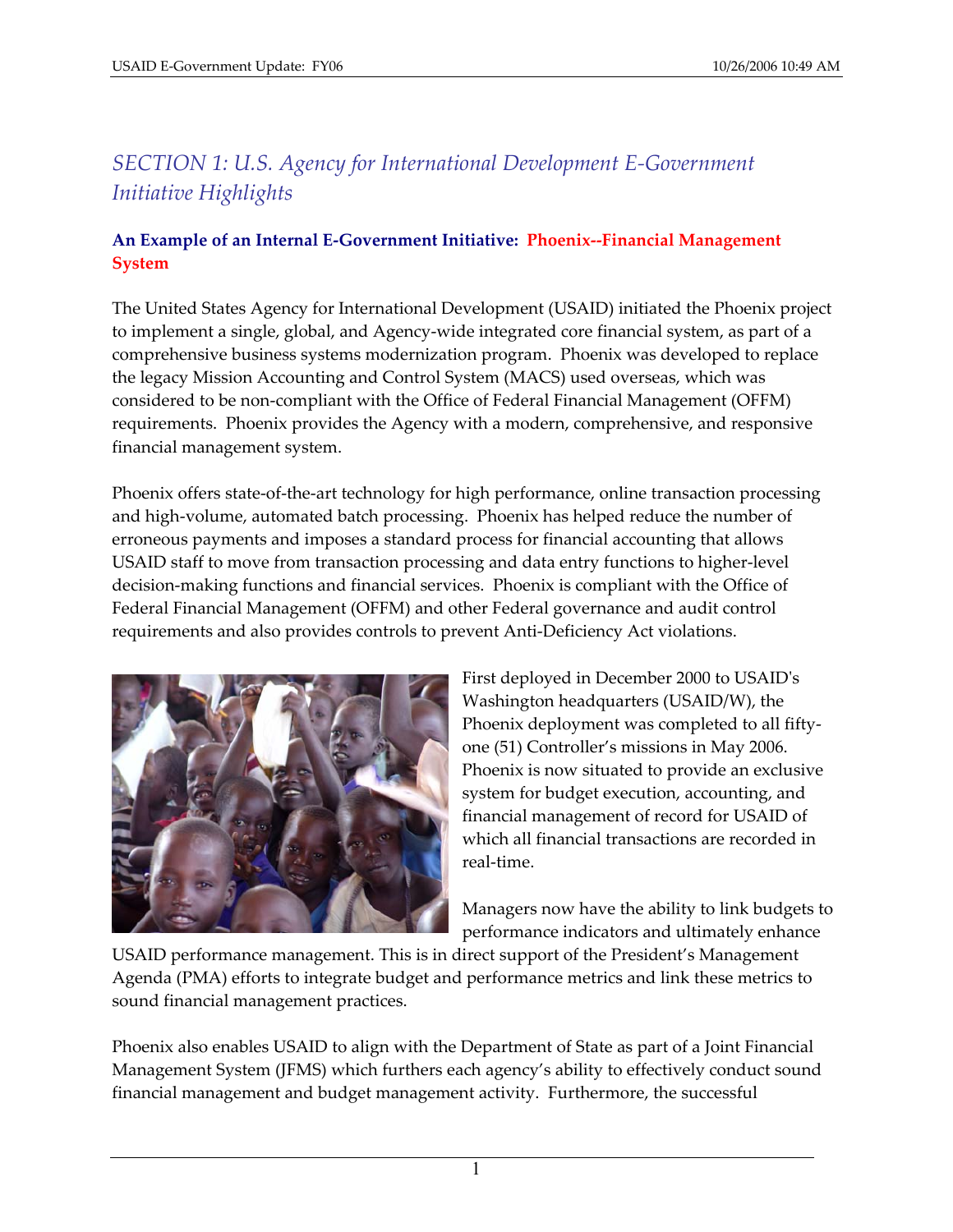implementation of Phoenix has allowed USAID to assert compliance with the Federal Financial Management Improvement Act and has removed a major material weakness on USAID's financial statements since the legacy system previously used did not have a standard general ledger (SGL).

### **Keys to Finding Innovative Ways to Use Information Technology: Dialogue and Commitment**

The USAID is committed to finding new and innovative ways to use information technology to improve the services offered. An example of this dialogue and commitment is through the efforts of the Phoenix project management staff and operations team. The project team internally reports progress to USAIDʹs Business Transformation Executive Committee (BTEC),

which provides Agency‐wide leadership for initiatives and investments designed to transform USAID business systems and organizational performance. The project team also disseminates the *"Phoenix Flight"* newsletter and *"Phoenix Flash"* e‐mail updates, maintains a website specific to the Phoenix project, produces guides and procedures, regularly distributes Phoenix notices, and responds to e‐mails as part of a comprehensive communications program.

To further communicate the benefits and progress of Phoenix, USAID often conducts focus groups at many of the overseas missions to identify areas of improvement, especially related to innovative ways to use information technology to enhance the functionality of Phoenix. For example, in August 2006, representative subject matter experts from each mission gathered for a week in Cairo to participate in training and discussion on future Phoenix system initiatives.



Externally, USAID participates in multiple working groups and conferences for financial management, Momentum (the COTS software that underlies Phoenix), and overall government performance. USAID often solicits information from vendors and interested parties to find innovative ways to use information technology and implement best practices.

#### **Success Comes Through Collaboration: Coordinated Public and Private Sector Support**

Based on the recommendations from a joint Department of State / USAID study, USAID and State completed their financial systems collaboration and are now jointly operating from a common technical platform in Charleston, South Carolina. During the Phoenix overseas deployment, USAID collaborated with State to coordinate implementation schedules, leverage work accomplished to date, conduct testing, and provide user support. Furthermore, both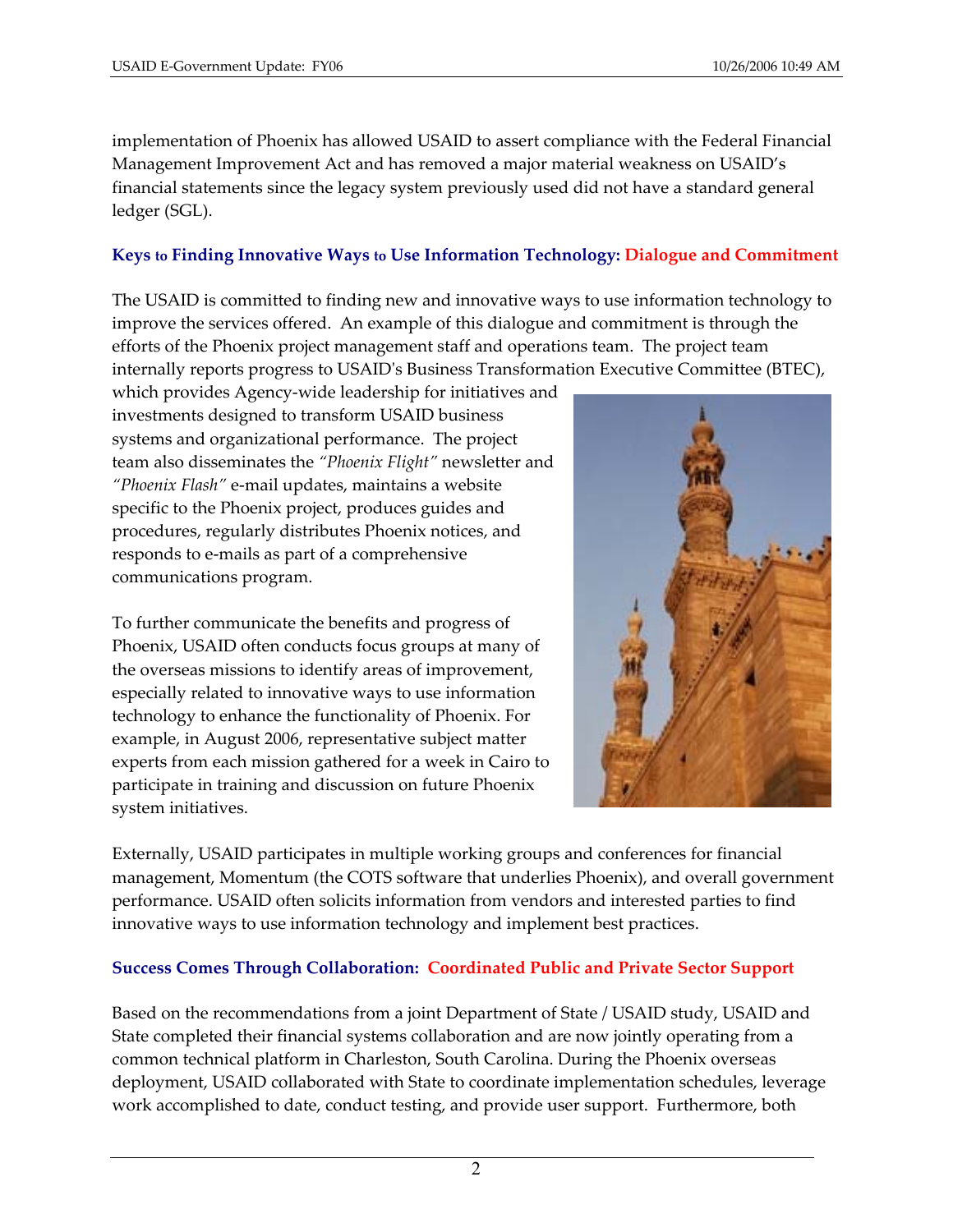USAID and State participate in the Momentum multi‐agency users group that includes multiple government agencies. The group meets regularly with the vendor to discuss current issues and provide input on the content of future Momentum releases.

Although both USAID and State maintain separate financial systems, they can expect to achieve savings and efficiencies by integrating infrastructure and coordinating deployment efforts. As a result of this integration with State, USAID has also established for the first time, a fully redundant disaster recovery site from Beltsville, Maryland.

Beyond the relationship between USAID and State, USAID coordinates with other agencies to improve overall financial management, too. USAID has cross-serviced its letter of credit (LOC) processing of grantee advances and liquidations to the U.S. Department of Health and Human Services (DHHS) Payment Management System. The DHHS system has an automated interface to Phoenix. USAID also coordinates requirements with the U.S. Treasury Department to standardize the format of existing payment files that are uploaded to the Electronic Certification System (ECS) for Treasury disbursement. Furthermore, there are three primary contractors that support the Phoenix initiative: IBM, CGI-AMS, and SRA.

## **Improved Performance: Improved Results**

USAID took significant actions throughout FY 2006 as part of the Agency's commitment to the Financial Performance goals of the President's Management Agenda. USAID deployed its Phoenix Financial System to 51 overseas Controller Missions (officially retiring the old Mission Accounting System); received an unqualified opinion from the Inspector General on its 2005 Annual Financial Statements; briefed management on implementation of OMB Circular A‐123; submitted the FY08 Phoenix 300; and is on schedule to meet the accelerated financial reporting deadline of Nov. 15, 2006 (45 days after the close of the fiscal year).

As result of the Phoenix overseas deployment this year, USAID successfully met agency objectives and strategic implementation goals including the following accomplishments:

- **51 of 51 designated Controller Missions use Phoenix as their financial management** system of record.
- **Approximately 3,100,000 transactions and 2,200,000 distinct documents have been** migrated into Phoenix.
- **All Controller Missions process transactions through Phoenix on a daily basis.**
- **Phoenix was successfully deployed to every bureau as scheduled and within budget.**
- **Phoenix users have been successfully trained by the Phoenix Training Team.**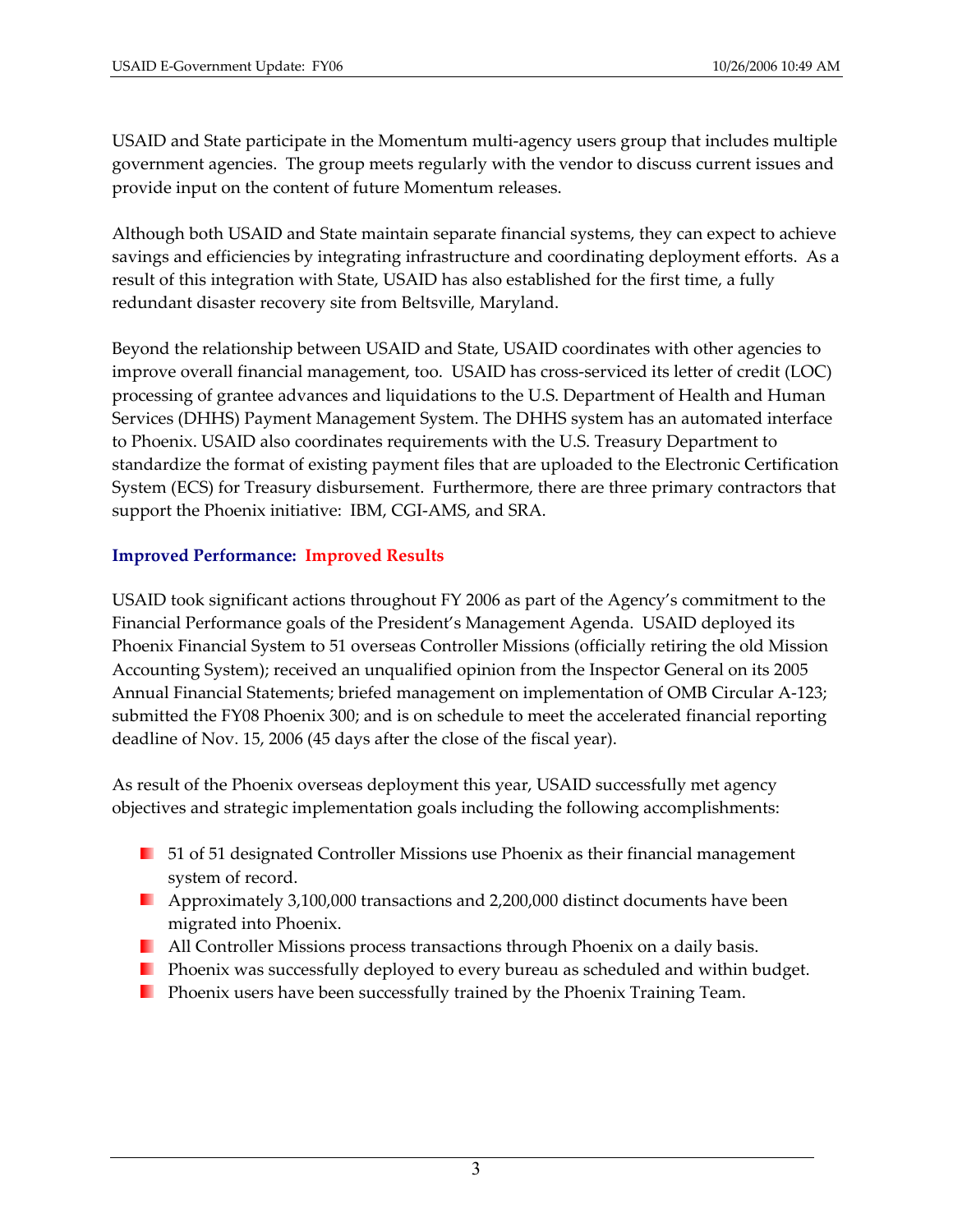

Implementing Phoenix worldwide has removed the major obstacle in achieving Federal Financial Management Improvement Act (FFMIA) compliance and "Getting to Green" requirements of the PMA since the legacy financial management system did not have a Standard General Ledger. The USAID Administrator self‐asserted FFMIA compliance in March 2006. Accordingly, USAID has also continued its efforts to meet or exceed other milestones for this PMA initiative and strives to continue progress and improved performance.

#### **Cost Savings and Cost Avoidance: Achieved Through Technology, Strategy, and Process**

There are numerous benefits and potential cost savings as a result of the Phoenix implementation. Since Phoenix has been deployed to all Controller missions, there is a projected savings of \$200,000 this year alone that may result from the disposition of approximately 90 UNIX servers, which supported the legacy system at the missions, together with the related software licenses and hardware maintenance. In addition, because the legacy system is fully retired, the interface (MACS Auxiliary Ledger‐‐MAL) and its related components can also be retired.

USAID determined that it could achieve cost savings and cost avoidance benefits in several areas such as:

- Increased systems savings due to elimination of system and process redundancy
- Reduced paper-based processes
- **Increased rapid and efficient processing of financial payment**
- Reallocation of staff to more mission-critical functions
- **Improved automated payment and reconciliation processes**
- **Improved control over spending because enterprises can restrict users and can** implement spending limits
- Reduced invoice processing costs due to automation of the process
- Increased use of standardized policies and procedures while realizing economies of scale by automating and consolidating transaction processing
- **E** Elimination of the Mission Accounting and Control System (MACS) operating costs
- Elimination of the use of individual MS Excel and other non-system "cuff" applications that were deemed redundant and/or antiquated.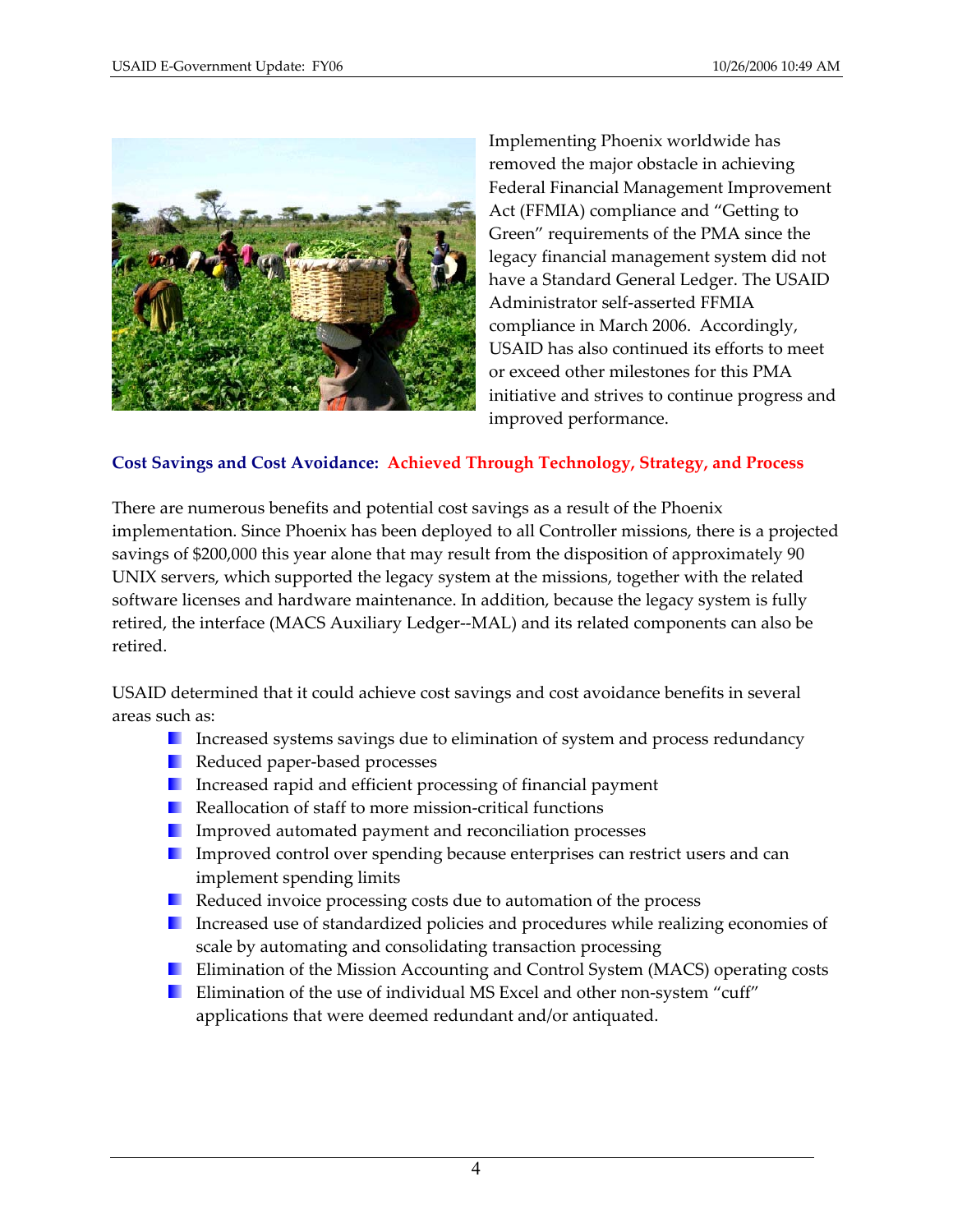*Example: USAID projects potential financial benefits to total over \$6.5 million, including \$2.2 million in collections and efficiency savings over the next few years. However, USAID does not expect to realize full savings from these improvements until full deployment of Phoenix is complete (deployment is still needed in select client missions and other offices within existing Controller missions) and all related legacy system components are retired. Additionally, since Phoenix interfaces with other planned web‐based initiatives, such as vendor self‐service, cost allocation, credit card, e‐ procurement catalogue, e‐travel, and worldwide funds reconciliation, cost savings and/or cost avoidance will be realized through the use of Phoenix within other initiatives.*

The USAID and State collaborative capital investment in an Agency‐ wide assistance system is referred to as the Joint Assistance Management System (JAMS). USAID has a separate project to replace the procurement aspect of Acquisition and Assistance (A&A) called the Global Acquisition System (GLAS). The new system is designed to replace the New Management System (NMS) legacy system for A&A, which is used only at USAID/W. However, more than

half of the Agency's procurement transactions are conducted overseas.

The field contracting staff operates in a paper‐dependent process without a comprehensive contract management system to support planning, collaboration, tracking, and administering contract and grant awards. JAMS/GLAS plans call for a commercial‐off‐the‐shelf (COTS) procurement system that will reduce procurement transaction cycle time, accelerate the delivery of foreign assistance where it is needed, and produce more timely and accurate business information. An accelerated schedule for a worldwide procurement system has been developed primarily to:

- **Coordinate GLAS deployment activities with the** integration of the USAID/State joint financial management system (JFMS) and procurement and grants functionality with State's Integrated Logistics Management System (ILMS)
- **Meet the demands of supporting the Presidential** initiative for HIV/AIDS and increased reconstruction activity in Iraq and Afghanistan.



The Mission Procurement Information Collection System (MPICS) is the manual procurement process used in the Missions. MPICS provides a data entry mechanism for USAID field Missions to enter their past and current award data into a single Washington database for reporting purposes. Phoenix will interface with the worldwide procurement system and eliminate legacy systems, subsequently generating cost savings and/or cost avoidance.

Further potential for USAID to realize cost savings and cost avoidance benefits comes from the procurement support systems that interface with Phoenix. Two systems, ProDoc and RegSearch, were deployed in Washington and the Missions to generate solicitations and awards as well as improve procurement reporting. USAID piloted a third-party software product for e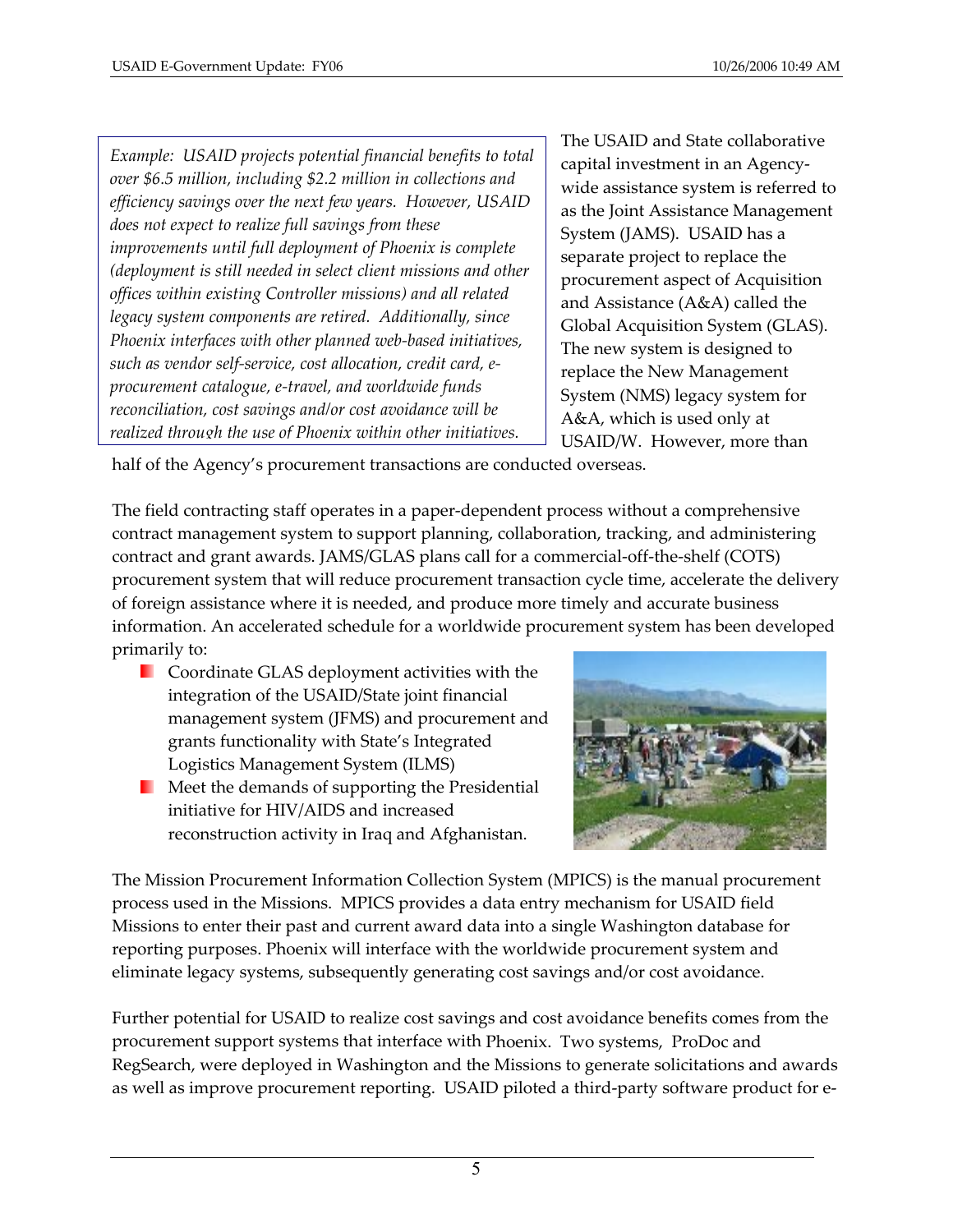procurement called Ariba in four of its offices. The pilot was very successful and USAID now awaits funding for implementation Agency‐wide. Ariba is currently in production and has processed thousands of small purchase transactions. It is fully integrated with Phoenix.

The Field Support system (FS‐AID) automates the field support process by linking the data in the field support database to USAID's Phoenix accounting system. As the FS‐AID system goes through iterative releases, there are important improvements over the current process. These improvements include, but are not limited to the fact that:

- **D** Data for commitments is electronically moved from the field support database to Phoenix, thus preventing the regional bureaus from having to manually re‐enter the same data twice, and
- **Manual reconciliation of Phoenix commitments to the field support database could** potentially be eliminated.
- **Accruals Reporting System (ARS), as of the fourth quarter in FY06, was integrated into** Phoenix. Users no longer access ARS separately during the quarterly accruals cycle.

Phoenix will also contribute to cost savings through the e-Travel initiative. Currently, Travel Manager, a commercial software product, is being used agency-wide to provide travel management support. It is used either as a standalone application or operating as a shared application over a local area network. However, Travel Manager does not have an electronic interface with any Agency financial systems. In the future, Travel Manager will be replaced with a standard e-travel application, named "E2".

Therefore, in response to the PMA and OMB guidance, Phoenix will integrate with E‐Travel, through E2. This interface is designed to improve the internal efficiency and effectiveness of the federal government. Still in the planning stages, E2 will integrate budgeting, procurement, and payment of travel services within Phoenix. Full implementation is expected by the end of FY 2008 when our legacy travel system will be shut down and cost savings will start accruing.

Phoenix will contribute to cost savings and cost avoidance activity through a correlation with USAID property management initiatives. For

*Example: If USAID maintained a projected level of travel each month of 1,000 bookings/month (assuming approved travel budgets) the agency would recognize a savings of approximately \$500K per year, just through reducing the cost per travel booking. By automating the process, USAID expects to further recognize cost savings from a reduction of resources required to process each travel voucher and from the business rules embedded into the application that sets very specific requirements and spending limits on travel. The projected cost savings, or cost avoidance, benefit from E‐Travel could reach as high as \$1 million per year once fully implemented.* 

example, the Non-Expendable Property (NXP) program is USAID's custom-developed property management system. It is currently in use at many Missions around the world, but is planned for replacement. However, it was implemented in 1989 and is not compliant with the federal Joint Financial Management Improvement Program (JFMIP) requirements for a property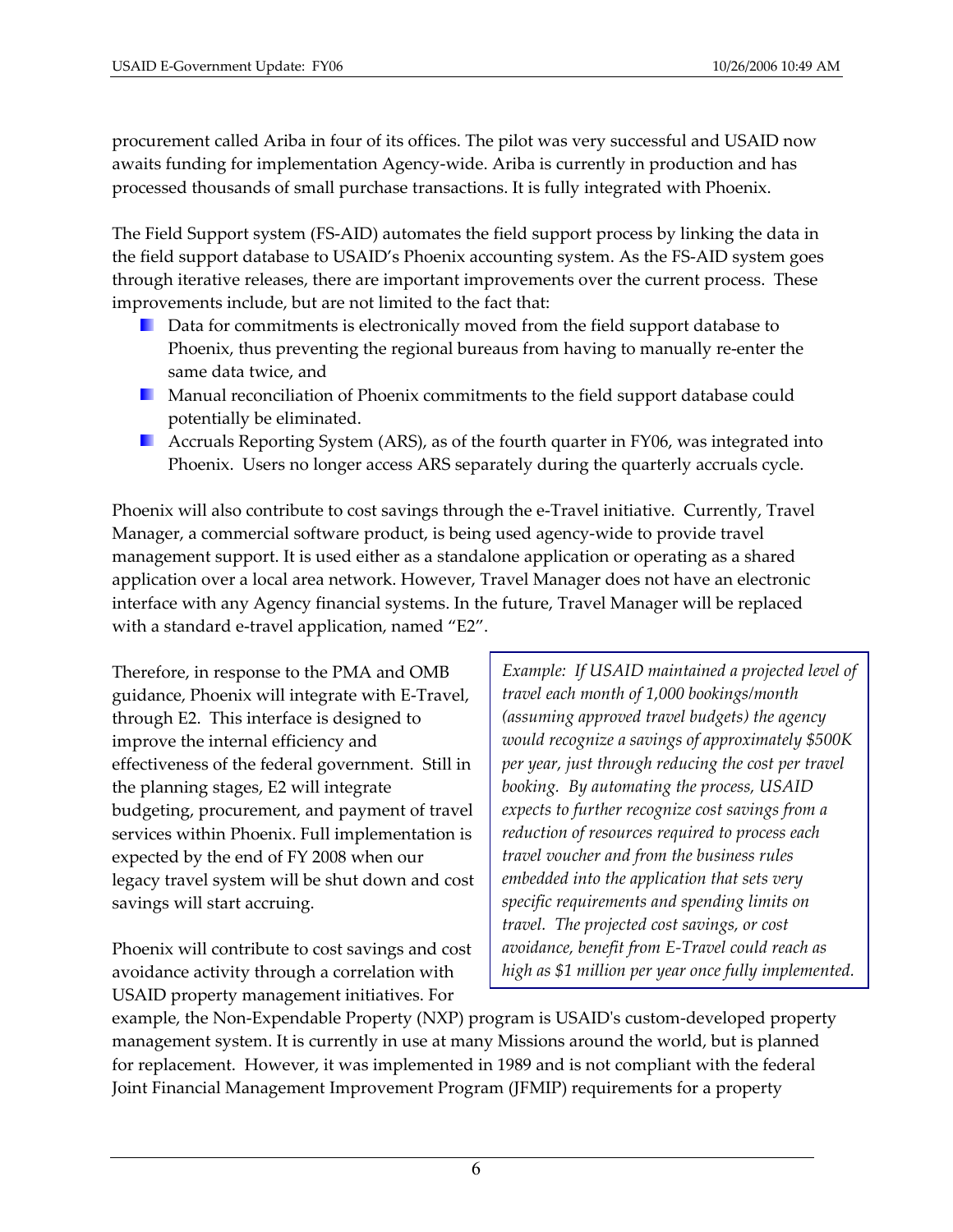management system. NXP does not have an electronic interface with any Agency financial system. Once this interface with Phoenix occurs, USAID expects to realize further cost savings and cost avoidance benefits. USAID expects to further enhance these benefits through the use of the commercial software product, BAR/SCAN, for property management of nonexpendable property in Washington. BAR/SCAN is being implemented at field Missions and will eventually have a direct interface with Phoenix.

#### **Ensuring Availability of Government Information and Services: Section 508 Compliance**

The availability of information and services to internal and external stakeholders and persons interested in USAID is vital to the success of USAIDʹs mission. Therefore, USAID is dedicated to ensuring Government information and services are available for those people without access to the Internet and for those with disabilities. The USAID Office of Acquisitions and Assistance (M/OAA) has issued a Contract Information Bulletin (CIB 01‐21) providing USAID‐specific guidance for implementing the FAR requirements regarding implementation of Section 508(a)(3) of the Rehabilitation Act of 1973 for all USAID contracts, delivery orders and task orders. Generally, the 508 requirements are aimed at ensuring that all information posted to Federal Government websites can be read through assistant devices that may be used by the visually impaired (i.e., text readers).

The guidelines outline for the Requestor and Contracting Officer the processes and procedures for identifying Section 508 requirements, processing exceptions, and acquiring Section 508 products when required. Section 508 compliance is ensured by inclusion and enforcement of the following items in the contracts associated with Phoenix rollout:

- **An attached chart specifies the Electronic and Information Technology (EIT) to be** furnished under this contract and indicates which product or service must comply with Section 508 Accessibility Standards (codified at 36 CFR 1194).
- **If the Contracting Officer determines any furnished product or service is not in** compliance with the contract, the Contracting Officer must promptly inform the contractor in writing.

USAID will help ensure that Momentum (and the Phoenix System) is Section 508 compliant by conducting periodic audits and reviews of the system using USAIDʹs CIB 01‐21 guidelines as its criteria. It will identify any major problems and report these to the vendor and M/OAA for remediation.

In addition to our efforts to help ensure Section 508 compliance for all initiatives such as Phoenix, USAID provides hard and softcopies of background information,



training material, and/or content to those people without access to the Internet.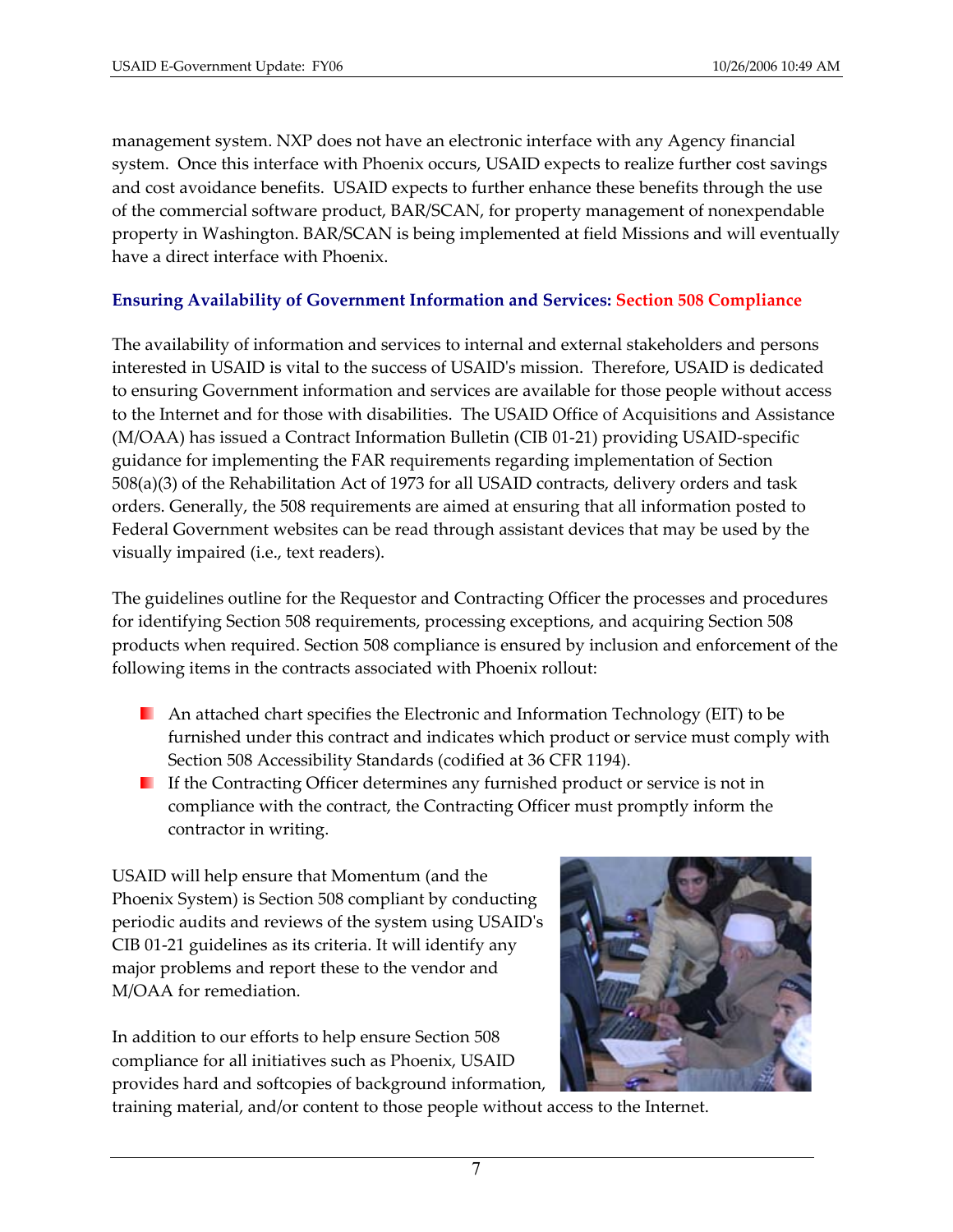# *SECTION 2: Internet & Content Management Policy:*

This section of the report highlights the process USAID has established for determining which information will be made available on the www.usaid.gov website and ancillary websites managed by the agency.

#### **Content Management: Process and Access**

USAID makes information available and accessible to the public in a timely fashion. The agency utilizes a series of subject matter experts across the broad range of agency activities to determine the materials of programmatic interest and necessary for agency transparency. Once material is identified to be released, the subject matter expert works with the appropriate team within the Bureau for Legislative and Public Affairs (LPA) to ensure editorial consistency and identify where the material falls within our existing schedule of priorities.

We strive to make the information easy to understand and engaging. LPA coordinates and maintains a technical and content review process to evaluate requests for new public information, including any technical requirements, either on the Internet or by other means, such as press releases and authorized reports.

#### **Priorities and Schedules: Managing Expectations and Information**

USAID first published an Information Dissemination, Information Inventories, Priorities and Schedule in 2005. In our public posting of this schedule, we urge members of the public to continue to contact the agency to suggest new information that might better inform the public or to comment on our Inventory and Priorities Schedule. The priorities and schedules for the Agency website are posted to http://www.usaid.gov/policy/egov/inventory.html and are accessible from a larger E-Government page available at: http://www.usaid.gov/policy/egov/. This page brings together into one location all USAID compliance information concerning both OMB M‐05‐04 and section 207(f) of the E‐Government Act.

Though urgent information receives priority posting on the <u>www.usaid.gov</u> website, USAID aims to post updates to existing sites within 48 hours and no more than 72 hours. All new websites, and website content, must pass technical and content reviews before they are posted, and this process generally takes no longer than five business days. The following table represents the eleven (11) selection and evaluation categories, each prioritized with the appropriate target publication schedule.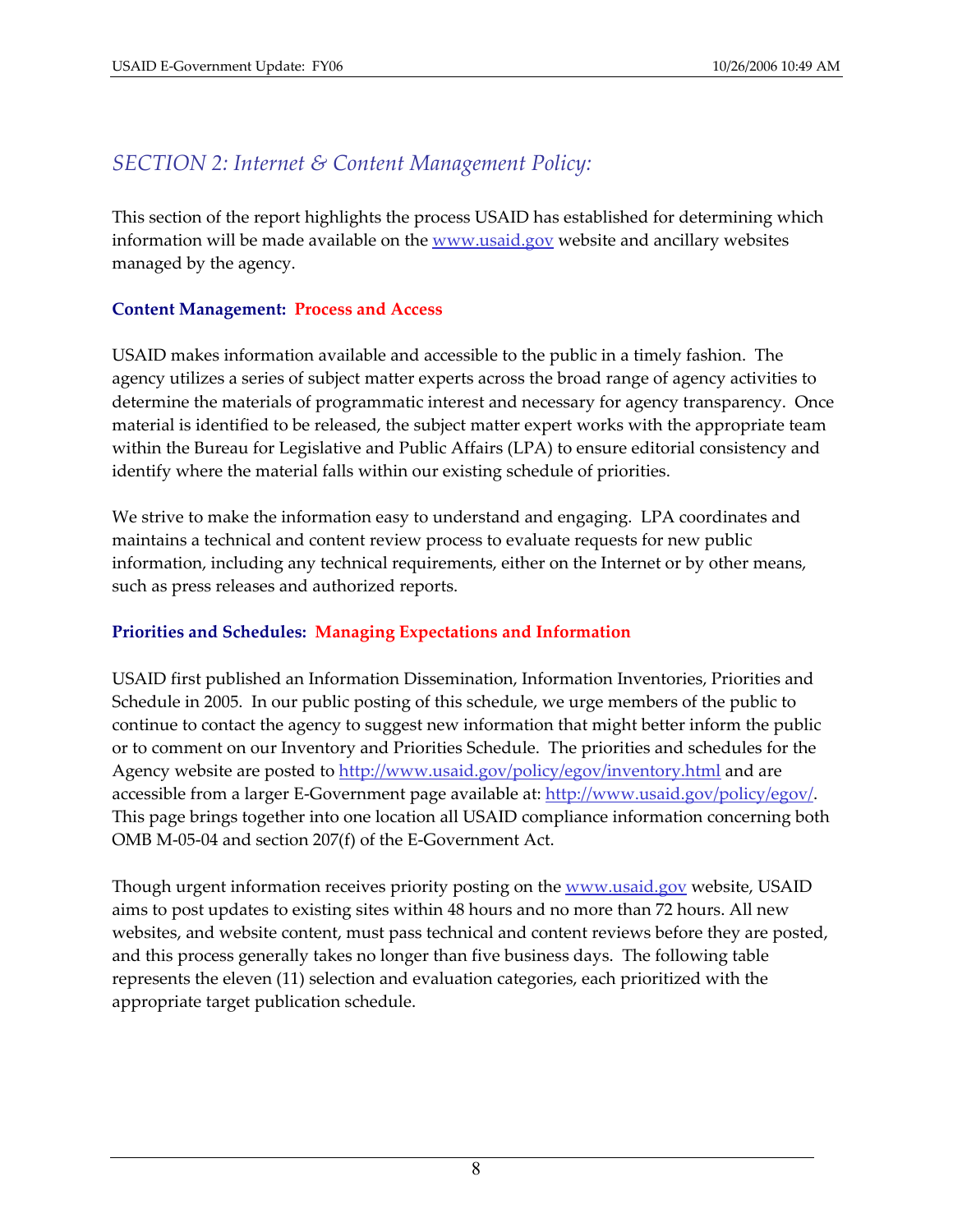| Category                                          | <b>Priority</b> | <b>Target Publication</b>                        |
|---------------------------------------------------|-----------------|--------------------------------------------------|
| Agency news releases and other materials for the  | 1               | Within 1 working day of release by the Agency    |
| news media and often useful the general public    |                 |                                                  |
| Agency situational reports USAID responses to     | 1               | Within 1 working day of release by the Agency    |
| overseas humanitarian disasters                   |                 |                                                  |
| Agency Congressional testimony, public speeches,  | 2               | Within 2 working days of release by the Agency.  |
| transcripts of selected public events             |                 |                                                  |
| Agency organizational information                 | $\overline{2}$  | Within 2 working days of release by the Agency.  |
| Agency policy documents and other formal USAID    | 2               | Within 2 working days of release by the Agency.  |
| program directives                                |                 |                                                  |
| Agency job listings and related employment        | 2               | Within 2 working days of release by the Agency.  |
| opportunities                                     |                 |                                                  |
| Feature stories describing USAID activities using | 3               | Within 5 working days of release by the Agency   |
| clear and simple language                         |                 |                                                  |
| Agency reports and public planning documents      | 3               | Within 5 working days of release by the Agency   |
| Agency budget requests and other detailed         | 3               | Within 5 working days of release by the agency   |
| information on USAID budget                       |                 | (with the exception of the most current          |
|                                                   |                 | Congressional Budget Justification which will be |
|                                                   |                 | posted within 60 days of delivery to Congress.)  |
|                                                   |                 |                                                  |
| Agency general information on USAID country       | 3               | As developed and within 5 working days of        |
| programs and/or sector activities.                |                 | release by the Agency.                           |
| Agency requests for proposals and requests for    |                 | These items are now required to be posted        |
| applications                                      |                 | outside of the USAID domain.                     |

## **Making Searches and Content Management Easier: Using Technology to Improve Satisfaction**

USAID recognizes that customer satisfaction with a public agency's website, especially for an international organization like USAID, is especially important. This is why USAID has upgraded its search engine and requires that all metadata be complete on each page that is posted. The USAID Web Services office uses one of the leading technology companies in this area to provide an economical and effective way to search content on the USAID public website. The application is designed to meet the unique search requirements of governmental enterprises and provides an intuitive browser‐based graphical‐user‐interface (GUI) that controls the entire search configuration process and enables centrally managed, distributed deployments.

Every night, USAID uses this application to automatically browse the entire public website. It starts analyzing content at the home page and then follows all active links that are accessible by the public. Any page that a member of the general public can reach is indexed and included in any appropriate search results. The user of the search function then has the ability to sort the results by relevancy, which is the default method, or by date.

Communicate Comuniqúese Связывайте اتصل

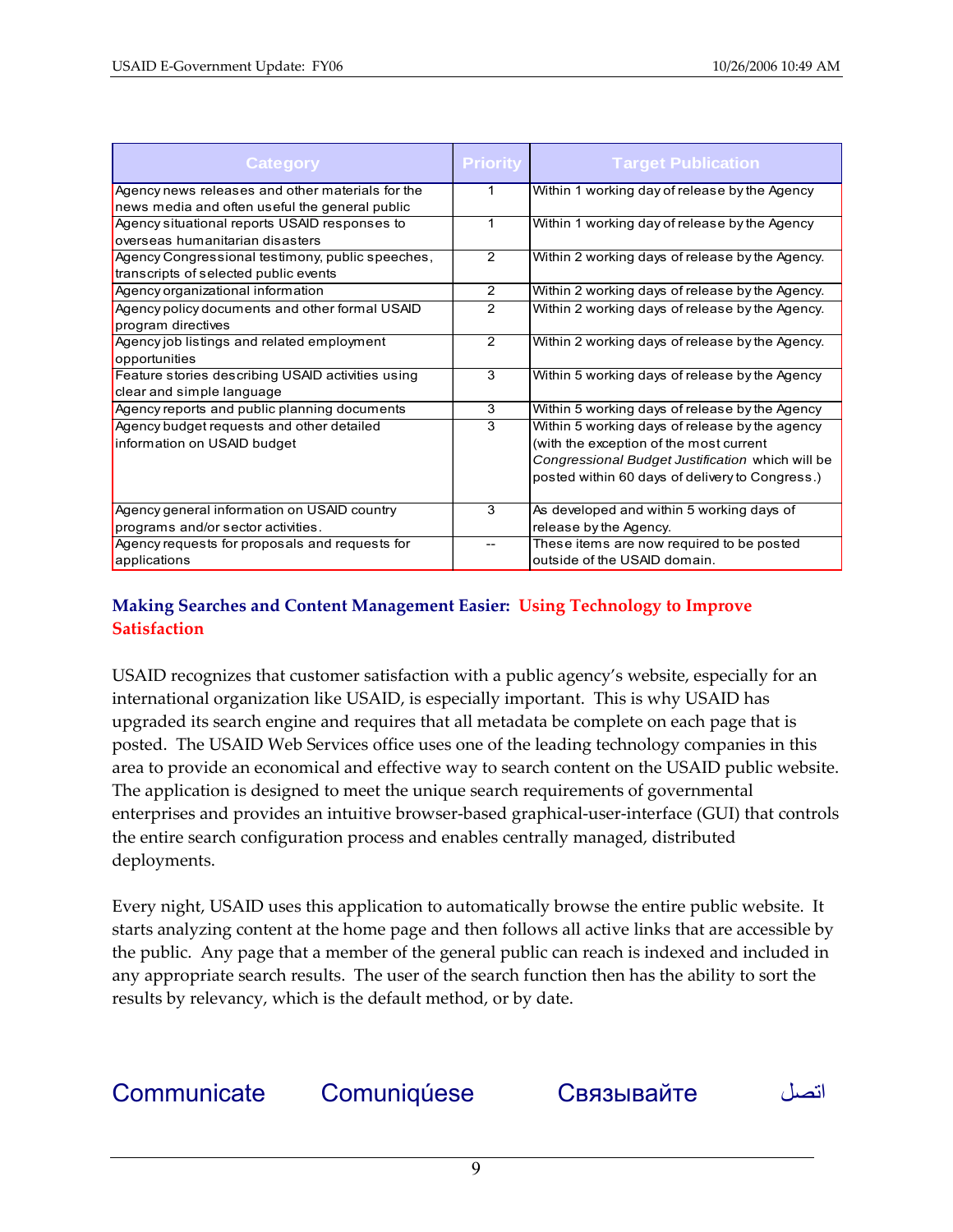# *SECTION 3: Freedom of Information Act (FOIA) Operations in Coordination with Information Dissemination Activities*

The USAID FOIA Program is a centralized operation. All FOIA and Privacy Act requests are processed by a team residing within the Management Bureau's Information and Records Division (IRD). The FOIA Team is comprised of five FOIA Specialists and an Administrative Operations Assistant. Periodically, additional processing assistance is provided by a contractor and Agency volunteers.

Many of USAID's ways of doing business dramatically impact the FOIA Program. USAID implements its programs through contractors and grantees. The FOIA Team thus is called upon to process many procurement documents. Requests for assistance award documents bring with them the need to undergo the lengthy "submitter notification" process. USAID is an international organization with some 80 overseas Missions. Searches for responsive documents often involve searches in both Washington and overseas units. Often the responsive documents are in a foreign language.

Some USAID Missions have small staffs and are located in dangerous areas subject to periodic staff reductions or evacuations. The direct‐hire staffs are Foreign Service Officers who rotate out of the Missions on a regular basis. This practice impacts the "institutional memory" of the Mission staffs. These characteristics sometimes make the location of responsive documents time-consuming or unsuccessful. Under our FY2006 FOIA Improvement Plan (please see www.usaid.gov/about/foia/reports/foiaplan\_2006.pdf ), areas of improvement regarding the access and dissemination of information to the public are as follows:

- Establish more contact with requesters through notifications via e‐mail and letters ш concerning the status of their requests.
- **Purchase and install a FOIA system that would allow the public to track the status of** their requests.
- **UPD** Update the reference guide to USAID information.

USAID is specifically fulfilling responsibilities required under the three provisions of the Freedom of Information Act:\*



1. Section 207(d) – Categorizing of Information: Our webpage, www.usaid.gov/about/foia, lists various categories of information sites about USAID and provides links to these sites for public access.